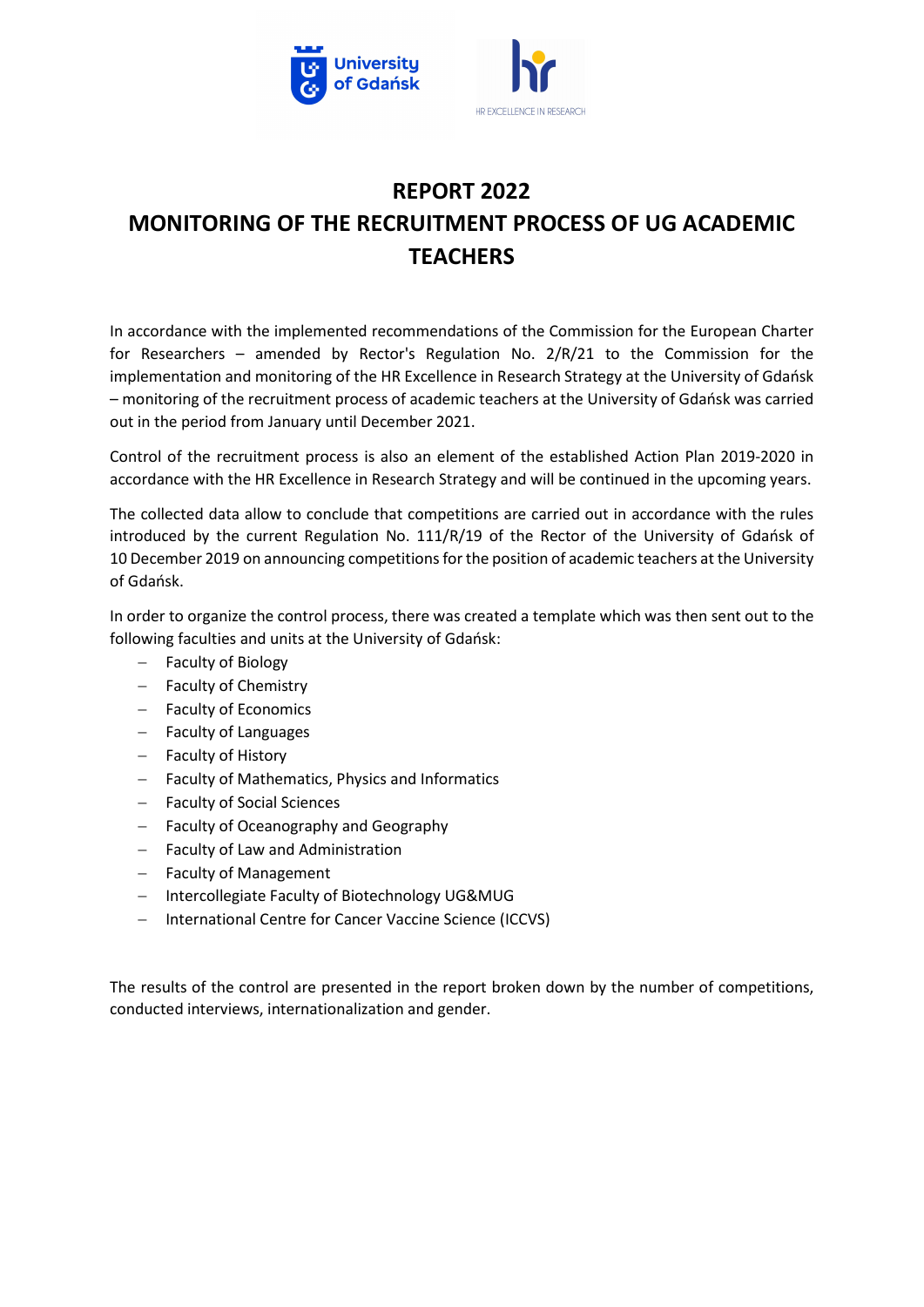

#### NUMBER OF COMPETITIONS

During the above-mentioned period, a total of 103 competitions were conducted, including 38 for the position of assistant, 63 for assistant professor and 2 for associate professor. This is more than in comparison to the previous year when 67 competitions were conducted (31 for the position of an assistant, 33 for an assistant professor, and 3 for an associate professor). Once again competitions for positions of professor, senior lecturer, lecturer and lector were not held.

The number of competitions held in individual units varies. In a few cases there were situations where no candidate entered a given competition or the competition has not been resolved.

Most competitions took place at the Faculty of Chemistry (14) and the Faculty of Management (14).

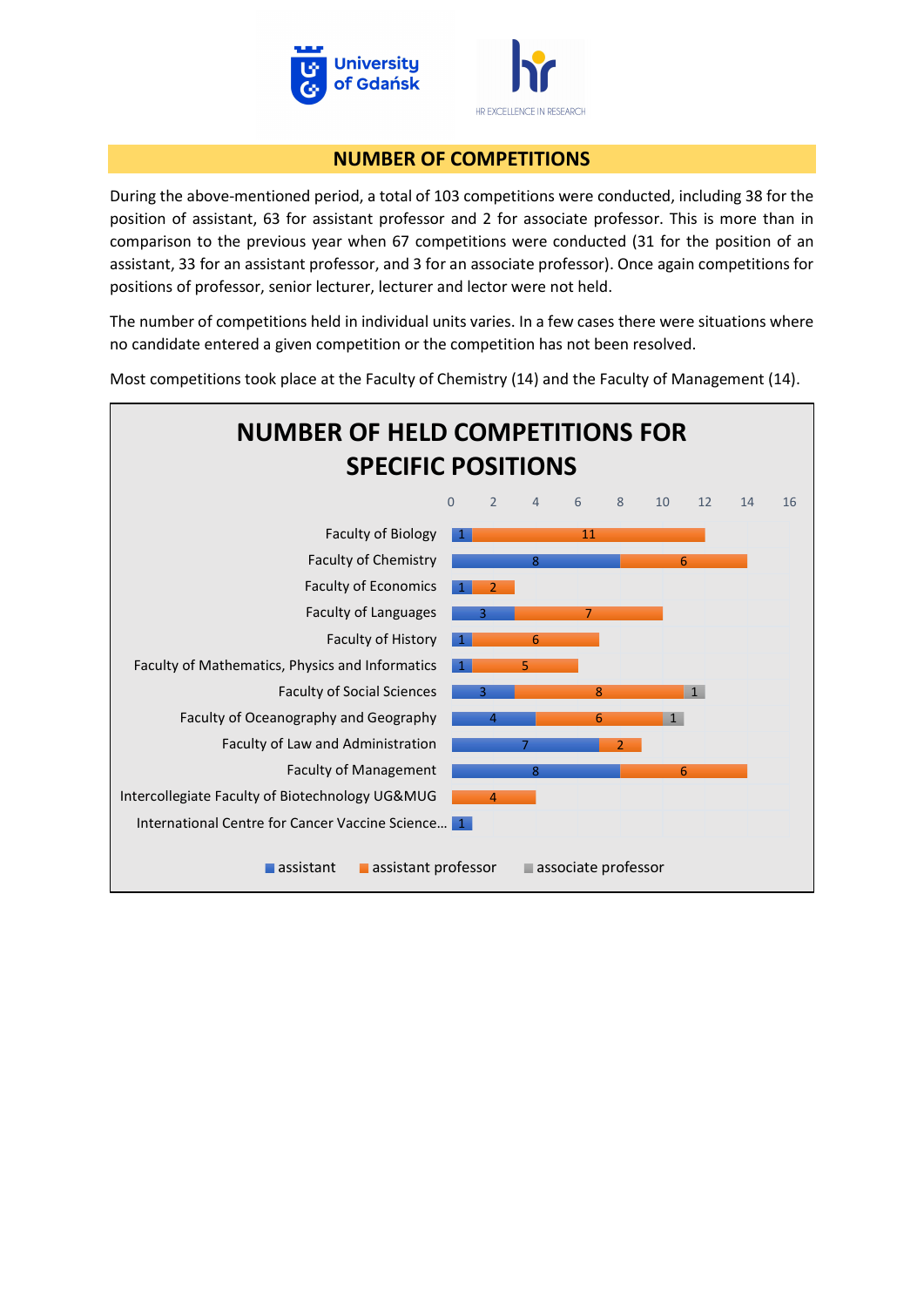

#### NUMBER OF INTERVIEWS

A total of 121 interviews were conducted during mentioned period.

In terms of the biggest number of carried out interviews, Faculty of Management (34) and Faculty of Languages (31) stand out among the UG units.

However, it is concerning that at the Faculty of Biology, Faculty of Oceanography and Geography and Intercollegiate Faculty of Biotechnology UG&MUG there were no interviews with the candidate(s) in any case.

The number of interviews also includes multi-stage competitions – hence the data on the number of interviews is sometimes higher than the number of competitions conducted.

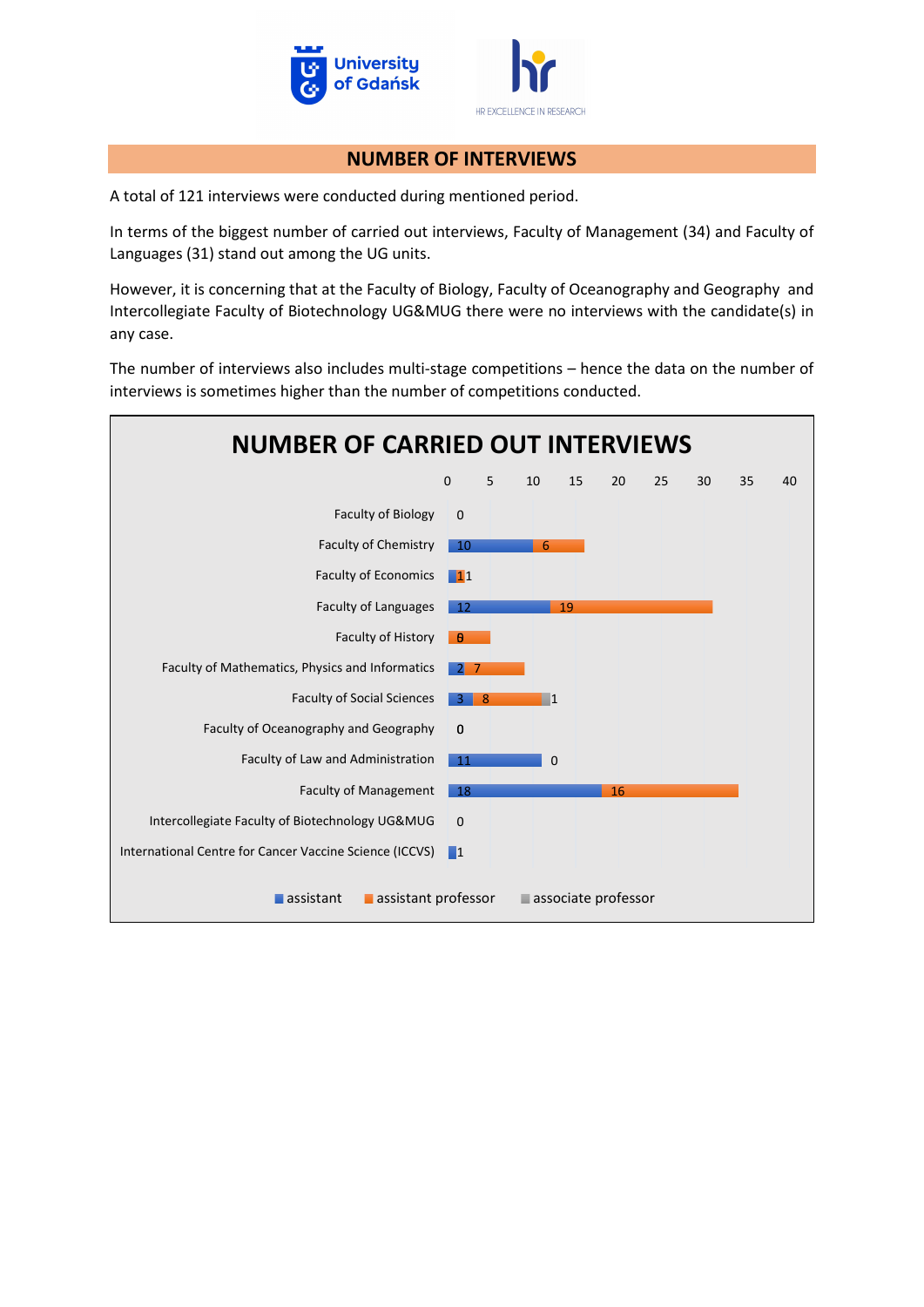

# HR EXCELLENCE IN RESEARCH

### NUMBER OF CANDIDATES BROKEN DOWN BY GENDER

Invariably, the number of candidates for particular positions broken down by gender is very similar and often related to the specific character of a scientific discipline. The difference in the percentage distribution has practically not changed compared to the recruitment in 2020. In the case of the competition for assistant in all UG units a total of 63 women and 50 men applied. While in the case of the competition for assistant professor it was a total of 50 women and 59 men.



In the monitored period, there were only 2 competitions for the position of associate professor for which 2 candidates entered – 1 woman and 1 man.

## NUMBER OF CANDIDATES FROM ABROAD

In 2021, the largest number of candidates from abroad took part in competitions announced at the Faculty of Chemistry (29 people). They account for more than a half of the number of candidates in all other competitions, as in all UG units the number of candidates from abroad was 52 (including 34 for the position of assistant and 17 for the position of assistant professor).

The remaining units record single applications or the complete absence of them (5 units).